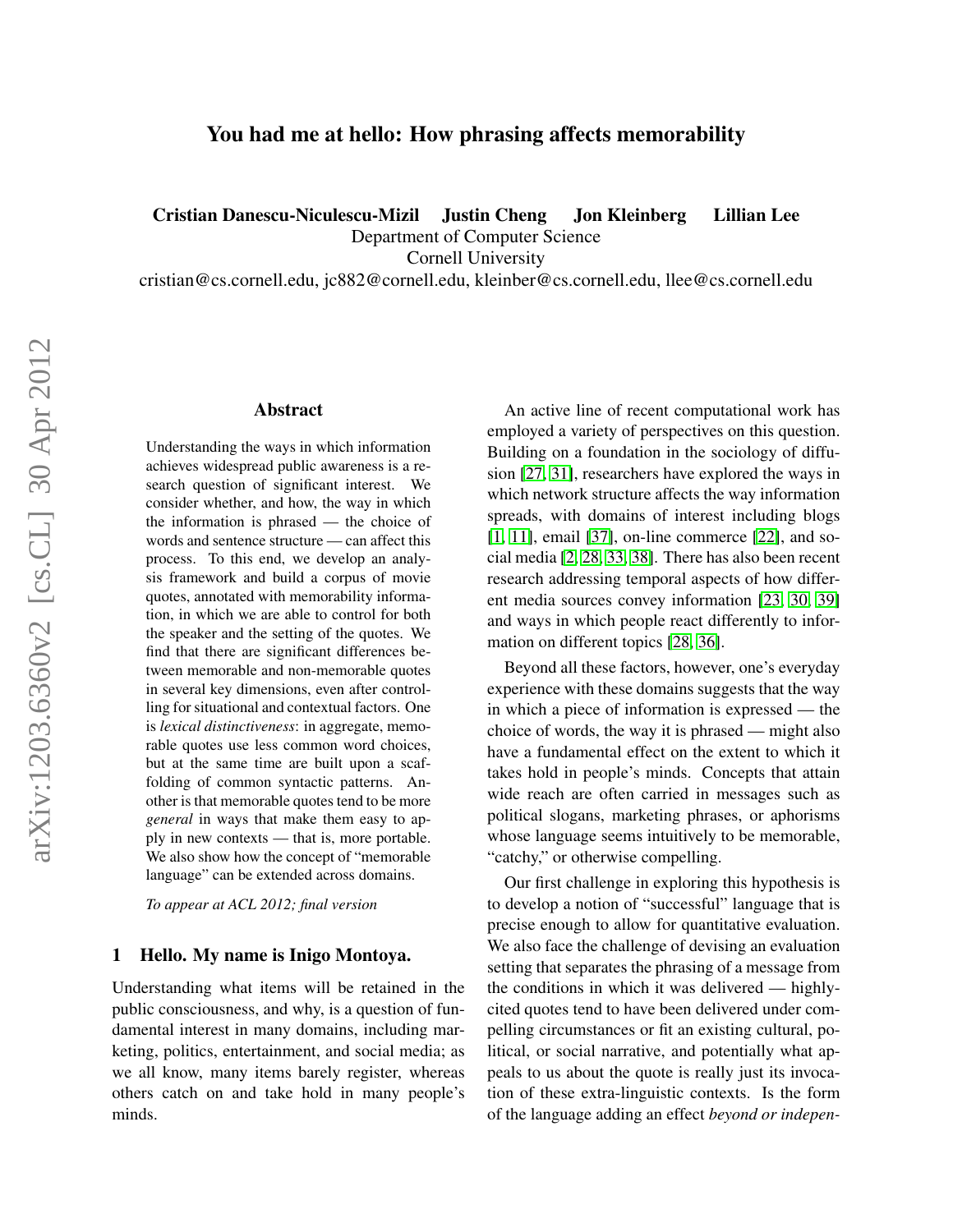*dent of* these (obviously very crucial) factors? To investigate the question, one needs a way of controlling — as much as possible — for the role that the surrounding context of the language plays.

The present work (i): Evaluating language-based memorability Defining what makes an utterance memorable is subtle, and scholars in several domains have written about this question. There is a rough consensus that an appropriate definition involves elements of both *recognition* — people should be able to retain the quote and recognize it when they hear it invoked — and *production* — people should be motivated to refer to it in relevant situations [\[15\]](#page-8-3). One suggested reason for why some memes succeed is their ability to provoke emotions [\[16\]](#page-8-4). Alternatively, memorable quotes can be good for expressing the feelings, mood, or situation of an individual, a group, or a culture (the *zeitgeist*): "Certain quotes exquisitely capture the mood or feeling we wish to communicate to someone. We hear them ... and store them away for future use" [\[10\]](#page-8-5).

None of these observations, however, serve as definitions, and indeed, we believe it desirable to not pre-commit to an abstract definition, but rather to adopt an operational formulation based on external human judgments. In designing our study, we focus on a domain in which (i) there is rich use of language, some of which has achieved deep cultural penetration; (ii) there already exist a large number of external human judgments — perhaps implicit, but in a form we can extract; and (iii) we can control for the setting in which the text was used.

Specifically, we use the complete scripts of roughly 1000 movies, representing diverse genres, eras, and levels of popularity, and consider which lines are the most "memorable". To acquire memorability labels, for each sentence in each script, we determine whether it has been listed as a "memorable quote" by users of the widely-known IMDb (the Internet Movie Database), and also estimate the number of times it appears on the Web. Both of these serve as memorability metrics for our purposes.

When we evaluate properties of memorable quotes, we compare them with quotes that are not assessed as memorable, but were spoken by the same character, at approximately the same point in the same movie. This enables us to control in a fairly fine-grained way for the confounding effects of context discussed above: we can observe differences that persist even after taking into account both the speaker and the setting.

In a pilot validation study, we find that human subjects are effective at recognizing the more IMDbmemorable of two quotes, even for movies they have not seen. This motivates a search for features intrinsic to the text of quotes that signal memorability. In fact, comments provided by the human subjects as part of the task suggested two basic forms that such textual signals could take: subjects felt that (i) memorable quotes often involve a *distinctive* turn of phrase; and (ii) memorable quotes tend to invoke *general* themes that aren't tied to the specific setting they came from, and hence can be more easily invoked for future (out of context) uses. We test both of these principles in our analysis of the data.

The present work (ii): What distinguishes memorable quotes Under the controlled-comparison setting sketched above, we find that memorable quotes exhibit significant differences from nonmemorable quotes in several fundamental respects, and these differences in the data reinforce the two main principles from the human pilot study. First, we show a concrete sense in which memorable quotes are indeed *distinctive*: with respect to lexical language models trained on the newswire portions of the Brown corpus [\[21\]](#page-8-6), memorable quotes have significantly lower likelihood than their nonmemorable counterparts. Interestingly, this distinctiveness takes place at the level of words, but not at the level of other syntactic features: the part-ofspeech composition of memorable quotes is in fact more likely with respect to newswire. Thus, we can think of memorable quotes as consisting, in an aggregate sense, of unusual word choices built on a scaffolding of common part-of-speech patterns.

We also identify a number of ways in which memorable quotes convey greater *generality*. In their patterns of verb tenses, personal pronouns, and determiners, memorable quotes are structured so as to be more "free-standing," containing fewer markers that indicate references to nearby text.

Memorable quotes differ in other interesting aspects as well, such as sound distributions.

Our analysis of memorable movie quotes suggests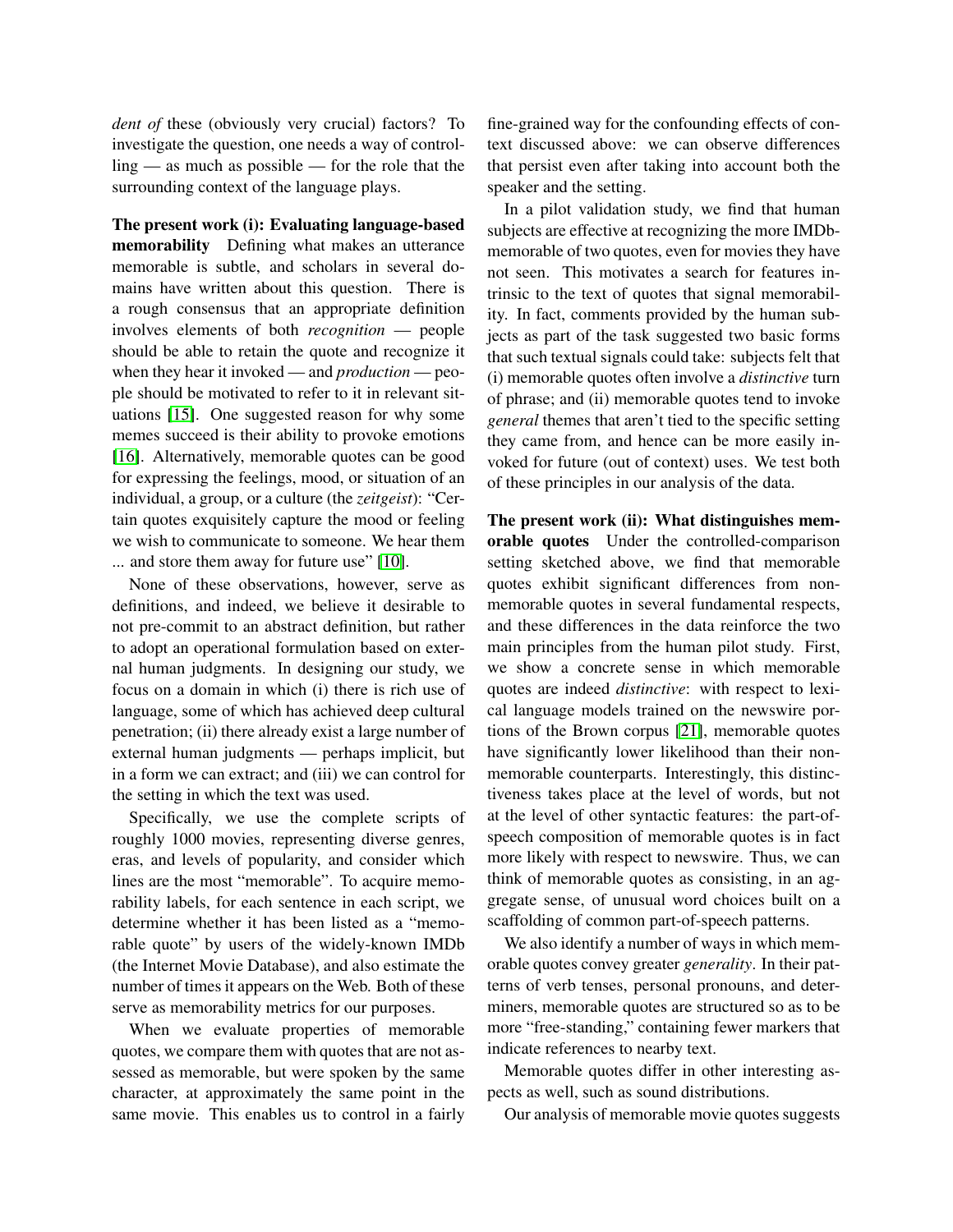a framework by which the memorability of text in a range of different domains could be investigated. We provide evidence that such cross-domain properties may hold, guided by one of our motivating applications in marketing. In particular, we analyze a corpus of advertising slogans, and we show that these slogans have significantly greater likelihood at both the word level and the part-of-speech level with respect to a language model trained on memorable movie quotes, compared to a corresponding language model trained on non-memorable movie quotes. This suggests that some of the principles underlying memorable text have the potential to apply across different areas.

Roadmap §[2](#page-2-0) lays the empirical foundations of our work: the design and creation of our movie-quotes dataset, which we make publicly available  $(\S 2.1)$  $(\S 2.1)$ , a pilot study with human subjects validating IMDbbased memorability labels (§[2.2\)](#page-3-0), and further study of incorporating search-engine counts (§[2.3\)](#page-4-0). §[3](#page-4-1) details our analysis and prediction experiments, using both movie-quotes data and, as an exploration of cross-domain applicability, slogans data. §[4](#page-7-0) surveys related work across a variety of fields. §[5](#page-7-1) briefly summarizes and indicates some future directions.

### <span id="page-2-0"></span>2 I'm ready for my close-up.

#### <span id="page-2-1"></span>2.1 Data

To study the properties of memorable movie quotes, we need a source of movie lines and a designation of memorability. Following [\[8\]](#page-8-7), we constructed a corpus consisting of all lines from roughly 1000 movies, varying in genre, era, and popularity; for each movie, we then extracted the list of quotes from IMDb's *Memorable Quotes* page corresponding to the movie.<sup>[1](#page-2-2)</sup>

A memorable quote in IMDb can appear either as an individual sentence spoken by one character, or as a multi-sentence line, or as a block of dialogue involving multiple characters. In the latter two cases, it can be hard to determine which particular portion is viewed as memorable (some involve a build-up to a punch line; others involve the follow-through after a well-phrased opening sentence), and so we focus



<span id="page-2-4"></span>Figure 1: Location of memorable quotes in each decile of movie scripts (the first 10th, the second 10th, etc.), summed over all movies. The same qualitative results hold if we discard each movie's very first and last line, which might have privileged status.

in our comparisons on those memorable quotes that appear as a single sentence rather than a multi-line block.<sup>[2](#page-2-3)</sup>

We now formulate a task that we can use to evaluate the features of memorable quotes. Recall that our goal is to identify effects based in the language of the quotes themselves, beyond any factors arising from the speaker or context. Thus, for each (singlesentence) memorable quote  $M$ , we identify a nonmemorable quote that is as similar as possible to M in all characteristics but the choice of words. This means we want it to be spoken by the same character in the same movie. It also means that we want it to have the same length: controlling for length is important because we expect that on average, shorter quotes will be easier to remember than long quotes, and that wouldn't be an interesting textual effect to report. Moreover, we also want to control for the fact that a quote's position in a movie can affect memorability: certain scenes produce more memorable dialogue, and as Figure [1](#page-2-4) demonstrates, in aggregate memorable quotes also occur disproportionately near the beginnings and especially the ends of movies. In summary, then, for each  $M$ , we pick a contrasting (single-sentence) quote  $N$  from the same movie that is as close in the script as possible to M (either before or after it), subject to the conditions that (i)  $M$  and  $N$  are uttered by the same speaker, (ii)  $M$  and  $N$  have the same number of words, and

<span id="page-2-2"></span><sup>&</sup>lt;sup>1</sup> This extraction involved some edit-distance-based alignment, since the exact form of the line in the script can exhibit minor differences from the version typed into IMDb.

<span id="page-2-3"></span><sup>2</sup> We also ran experiments relaxing the single-sentence assumption, which allows for stricter scene control and a larger dataset but complicates comparisons involving syntax. The non-syntax results were in line with those reported here.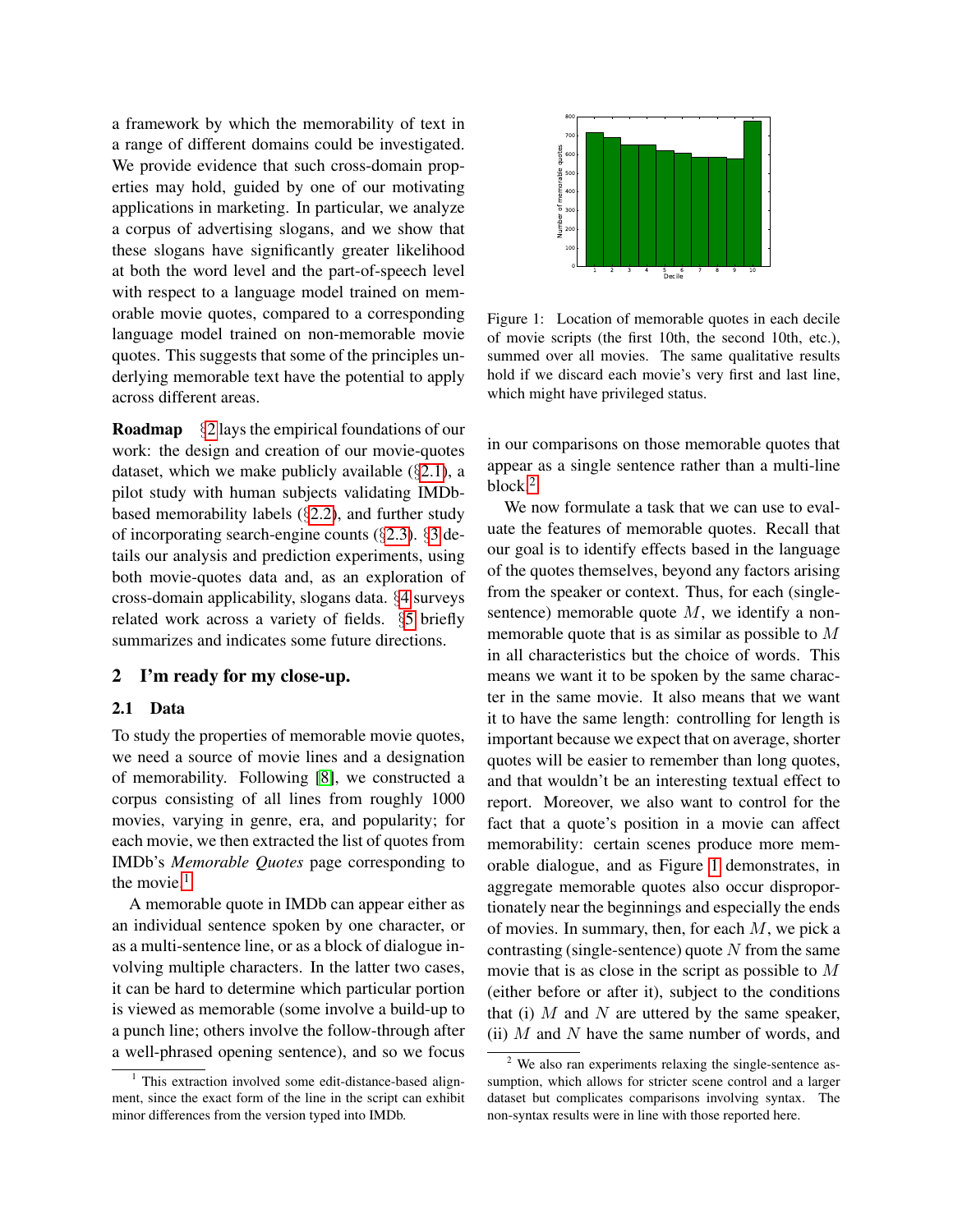| Movie                  | <b>First Quote</b>                                                     | Second Ouote                            |  |
|------------------------|------------------------------------------------------------------------|-----------------------------------------|--|
| Jackie Brown           | Half a million dollars will always be missed.                          | I know the type, trust me on this.      |  |
|                        | Star Trek: Nemesis    I think it's time to try some unsafe velocities. | No cold feet, or any other parts of our |  |
|                        |                                                                        | anatomy.                                |  |
| <b>Ordinary People</b> | A little advice about feelings kiddo; don't ex-                        | I mean there's someone besides your     |  |
|                        | pect it always to tickle.                                              | mother you've got to forgive.           |  |

<span id="page-3-2"></span>Table 1: Three example pairs of movie quotes. Each pair satisfies our criteria: the two component quotes are spoken close together in the movie by the same character, have the same length, and one is labeled memorable by the IMDb while the other is not. (Contractions such as "it's" count as two words.)

 $(iii)$  N does not occur in the IMDb list of memorable quotes for the movie (either as a single line or as part of a larger block).

Given such pairs, we formulate a *pairwise comparison task*: given M and N, determine which is the memorable quote. Psychological research on subjective evaluation [\[35\]](#page-9-11), as well as initial experiments using ourselves as subjects, indicated that this pairwise set-up easier to work with than simply presenting a single sentence and asking whether it is memorable or not; the latter requires agreement on an "absolute" criterion for memorability that is very hard to impose consistently, whereas the former simply requires a judgment that one quote is more memorable than another.

Our main dataset, available at [http://www.cs.](http://www.cs.cornell.edu/~cristian/memorability.html) cornell.edu/∼[cristian/memorability.html,](http://www.cs.cornell.edu/~cristian/memorability.html) [3](#page-3-1) thus consists of approximately 2200 such  $(M, N)$  pairs, separated by a median of 5 same-character lines in the script. The reader can get a sense for the nature of the data from the three examples in Table [1.](#page-3-2)

We now discuss two further aspects to the formulation of the experiment: a preliminary pilot study involving human subjects, and the incorporation of search engine counts into the data.

#### <span id="page-3-0"></span>2.2 Pilot study: Human performance

As a preliminary consideration, we did a small pilot study to see if humans can distinguish memorable from non-memorable quotes, assuming our IMDBinduced labels as gold standard. Six subjects, all native speakers of English and none an author of this paper, were presented with 11 or 12 pairs of memorable vs. non-memorable quotes; again, we controlled for extra-textual effects by ensuring that in each pair the two quotes come from the same movie, are by the same character, have the same length, and

| subject      | number of matches with          |  |
|--------------|---------------------------------|--|
|              | <b>IMD</b> b-induced annotation |  |
| A            | $11/11 = 100\%$                 |  |
| B            | $11/12 = 92\%$                  |  |
| $\mathsf{C}$ | $9/11 = 82\%$                   |  |
| D            | $8/11 = 73\%$                   |  |
| E            | $7/11 = 64\%$                   |  |
| F            | $7/12 = 58\%$                   |  |
| macro avg    | 78%                             |  |

<span id="page-3-5"></span>Table 2: Human pilot study: number of matches to IMDb-induced annotation, ordered by decreasing match percentage. For the null hypothesis of random guessing, these results are statistically significant,  $p < 2^{-6} \approx .016$ .

appear as nearly as possible in the same scene.<sup>[4](#page-3-3)</sup> The order of quotes within pairs was randomized. Importantly, because we wanted to understand whether the language of the quotes by itself contains signals about memorability, we chose quotes from movies that the subjects said they had not seen. (This means that each subject saw a different set of quotes.) Moreover, the subjects were requested not to consult any external sources of information.<sup>[5](#page-3-4)</sup> The reader is welcome to try a demo version of the task at [http:](http://www.cs.cornell.edu/~cristian/memorability.html) //www.cs.cornell.edu/∼[cristian/memorability.html.](http://www.cs.cornell.edu/~cristian/memorability.html)

Table [2](#page-3-5) shows that all the subjects performed (sometimes much) better than chance, and against the null hypothesis that all subjects are guessing randomly, the results are statistically significant,  $p <$  $2^{-6} \approx .016$ . These preliminary findings provide evidence for the validity of our task: despite the apparent difficulty of the job, even humans who haven't seen the movie in question can recover our IMDb-

<span id="page-3-1"></span><sup>&</sup>lt;sup>3</sup> Also available there: other examples and factoids.

<span id="page-3-4"></span><span id="page-3-3"></span><sup>&</sup>lt;sup>4</sup> In this pilot study, we allowed multi-sentence quotes.

<sup>5</sup>We did not use crowd-sourcing because we saw no way to ensure that this condition would be obeyed by arbitrary subjects. We do note, though, that after our research was completed and as of Apr. 26, 2012,  $\approx$  11,300 people completed the online test: average accuracy: 72%, mode number correct: 9/12.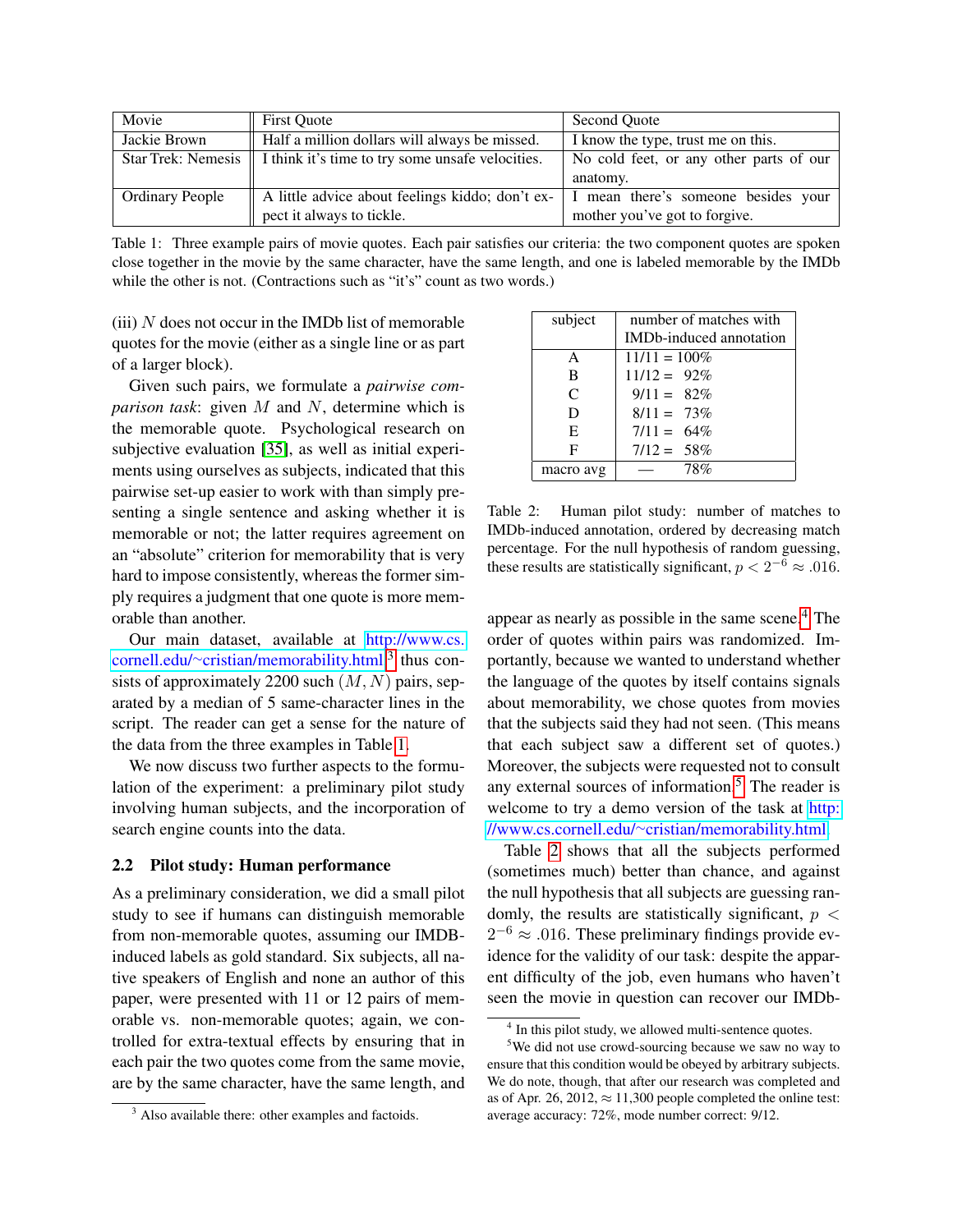induced labels with some reliability.[6](#page-4-2)

### <span id="page-4-0"></span>2.3 Incorporating search engine counts

Thus far we have discussed a dataset in which memorability is determined through an explicit labeling drawn from the IMDb. Given the "production" aspect of memorability discussed in §[1,](#page-0-0) we should also expect that memorable quotes will tend to appear more extensively on Web pages than nonmemorable quotes; note that incorporating this insight makes it possible to use the (implicit) judgments of a much larger number of people than are represented by the IMDb database. It therefore makes sense to try using search-engine result counts as a second indication of memorability.

We experimented with several ways of constructing memorability information from search-engine counts, but this proved challenging. Searching for a quote as a stand-alone phrase runs into the problem that a number of quotes are also sentences that people use without the movie in mind, and so high counts for such quotes do not testify to the phrase's status as a memorable quote from the movie. On the other hand, searching for the quote in a Boolean conjunction with the movie's title discards most of these uses, but also eliminates a large fraction of the appearances on the Web that we want to find: precisely because memorable quotes tend to have widespread cultural usage, people generally don't feel the need to include the movie's title when invoking them. Finally, since we are dealing with roughly 1000 movies, the result counts vary over an enormous range, from recent blockbusters to movies with relatively small fan bases.

In the end, we found that it was more effective to use the result counts in conjunction with the IMDb labels, so that the counts played the role of an additional filter rather than a free-standing numerical value. Thus, for each pair  $(M, N)$  produced using the IMDb methodology above, we searched for each of M and N as quoted expressions in a Boolean conjunction with the title of the movie. We then kept only those pairs for which  $M$  (i) produced more than five results in our (quoted, conjoined) search, and (ii) produced at least twice as many results as the cor-

<span id="page-4-2"></span> $6$  The average accuracy being below  $100\%$  reinforces that context is very important, too.

responding search for N. We created a version of this filtered dataset using each of Google and Bing, and all the main findings were consistent with the results on the IMDb-only dataset. Thus, in what follows, we will focus on the main IMDb-only dataset, discussing the relationship to the dataset filtered by search engine counts where relevant (in which case we will refer to the +Google dataset).

#### <span id="page-4-1"></span>3 Never send a human to do a machine's job.

We now discuss experiments that investigate the hypotheses discussed in §[1.](#page-0-0) In particular, we devise methods that can assess the distinctiveness and generality hypotheses and test whether there exists a notion of "memorable language" that operates across domains. In addition, we evaluate and compare the predictive power of these hypotheses.

## 3.1 Distinctiveness

One of the hypotheses we examine is whether the use of language in memorable quotes is to some extent unusual. In order to quantify the level of distinctiveness of a quote, we take a language-model approach: we model "common language" using the newswire sections of the Brown corpus  $[21]^{7}$  $[21]^{7}$  $[21]^{7}$  $[21]^{7}$ , and evaluate how distinctive a quote is by evaluating its likelihood with respect to this model — the lower the likelihood, the more distinctive. In order to assess different levels of lexical and syntactic distinctiveness, we employ a total of six Laplace-smoothed<sup>[8](#page-4-4)</sup> language models: 1-gram, 2-gram, and 3-gram word LMs and 1-gram, 2-gram and 3-gram part-of-speech<sup>[9](#page-4-5)</sup> LMs.

We find strong evidence that from a lexical perspective, memorable quotes are more distinctive than their non-memorable counterparts. As indicated in Table [3,](#page-5-0) for each of our lexical "common language" models, in about 60% of the quote pairs, the memorable quote is more distinctive.

Interestingly, the reverse is true when it comes to

<span id="page-4-3"></span> $7$ Results were qualitatively similar if we used the fiction portions. The age of the Brown corpus makes it less likely to contain modern movie quotes.

<span id="page-4-4"></span><sup>&</sup>lt;sup>8</sup>We employ Laplace (additive) smoothing with a smoothing parameter of 0.2. The language models' vocabulary was that of the entire training corpus.

<span id="page-4-5"></span><sup>&</sup>lt;sup>9</sup>Throughout we obtain part-of-speech tags by using the NLTK maximum entropy tagger with default parameters.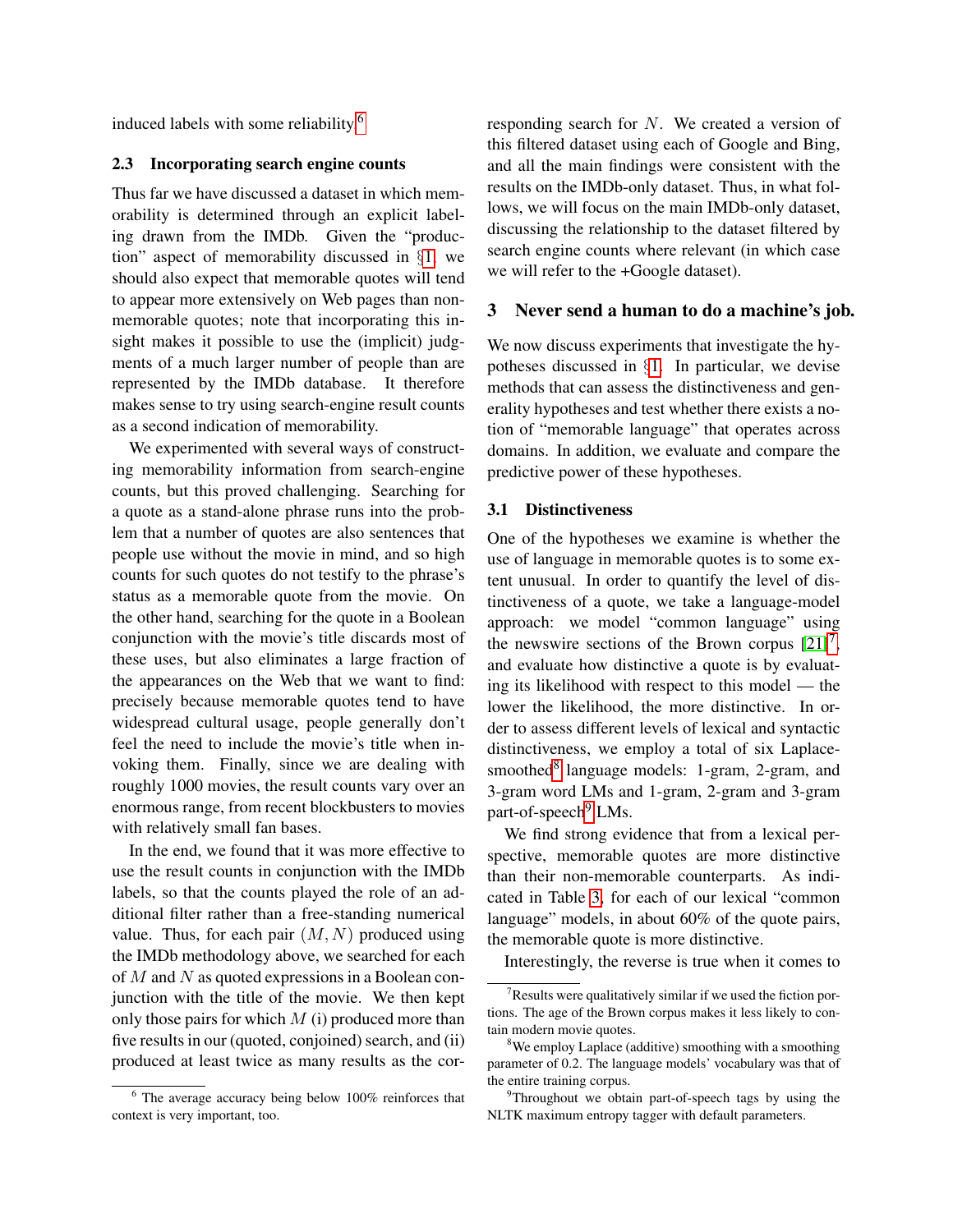|           | "common language"<br>model | IMDb-only       | $+Google$       |
|-----------|----------------------------|-----------------|-----------------|
|           | 1-gram                     | $61.13\%***$    | $59.21\%***$    |
| lexical   | $2$ -gram                  | 59.22%***       | $57.03\%***$    |
|           | 3-gram                     | $59.81\%^{***}$ | $58.32\%^{***}$ |
|           | 1-gram                     | $43.60\%***$    | $44.77\%***$    |
| syntactic | $2$ -gram                  | 48.31%          | 47.84%          |
|           | 3-gram                     | 50.91%          | 50.92%          |

<span id="page-5-0"></span>Table 3: Distinctiveness: percentage of quote pairs in which the the memorable quote is more distinctive than the non-memorable one according to the respective "common language" model. Significance according to a two-tailed sign test is indicated using \*-notation ( ∗∗∗="p<.001").

syntax: memorable quotes appear to follow the syntactic patterns of "common language" as closely as or more closely than non-memorable quotes. Together, these results suggest that memorable quotes consist of unusual word sequences built on common syntactic scaffolding.

# 3.2 Generality

Another of our hypotheses is that memorable quotes are easier to use outside the specific context in which they were uttered — that is, more "portable" — and therefore exhibit fewer terms that refer to those settings. We use the following syntactic properties as proxies for the generality of a quote:

- Fewer 3<sup>rd</sup>-person pronouns, since these commonly refer to a person or object that was introduced earlier in the discourse. Utterances that employ fewer such pronouns are easier to adapt to new contexts, and so will be considered more general.
- More indefinite articles like *a* and *an*, since they are more likely to refer to general concepts than definite articles. Quotes with more indefinite articles will be considered more general.
- Fewer past tense verbs and more present tense verbs, since the former are more likely to refer to specific previous events. Therefore utterances that employ fewer past tense verbs (and more present tense verbs) will be considered more general.

Table [4](#page-5-1) gives the results for each of these four metrics — in each case, we show the percentage of

| Generality metric          | IMDb-only       | $+Google$    |
|----------------------------|-----------------|--------------|
| fewer $3rd$ pers. pronouns | 64.37%***       | $62.93\%***$ |
| more indef. article        | 57.21%***       | 58.23%***    |
| less past tense            | 57.91%***       | 59.74%***    |
| more present tense         | $54.60\%^{***}$ | 55.86%***    |

<span id="page-5-1"></span>Table 4: Generality: percentage of quote pairs in which the memorable quote is more general than the nonmemorable ones according to the respective metric. Pairs where the metric does not distinguish between the quotes are not considered.

quote pairs for which the memorable quote scores better on the generality metric.

Note that because the issue of generality is a complex one for which there is no straightforward single metric, our approach here is based on several proxies for generality, considered independently; yet, as the results show, all of these point in a consistent direction. It is an interesting open question to develop richer ways of assessing whether a quote has greater generality, in the sense that people intuitively attribute to memorable quotes.

## 3.3 "Memorable" language beyond movies

One of the motivating questions in our analysis is whether there are general principles underlying "memorable language." The results thus far suggest potential families of such principles. A further question in this direction is whether the notion of memorability can be extended across different domains, and for this we collected (and distribute on our website) 431 phrases that were explicitly designed to be memorable: advertising slogans (e.g., "Quality never goes out of style."). The focus on slogans is also in keeping with one of the initial motivations in studying memorability, namely, marketing applications — in other words, assessing whether a proposed slogan has features that are consistent with memorable text.

The fact that it's not clear how to construct a collection of "non-memorable" counterparts to slogans appears to pose a technical challenge. However, we can still use a language-modeling approach to assess whether the textual properties of the slogans are closer to the memorable movie quotes (as one would conjecture) or to the non-memorable movie quotes. Specifically, we train one language model on memorable quotes and another on non-memorable quotes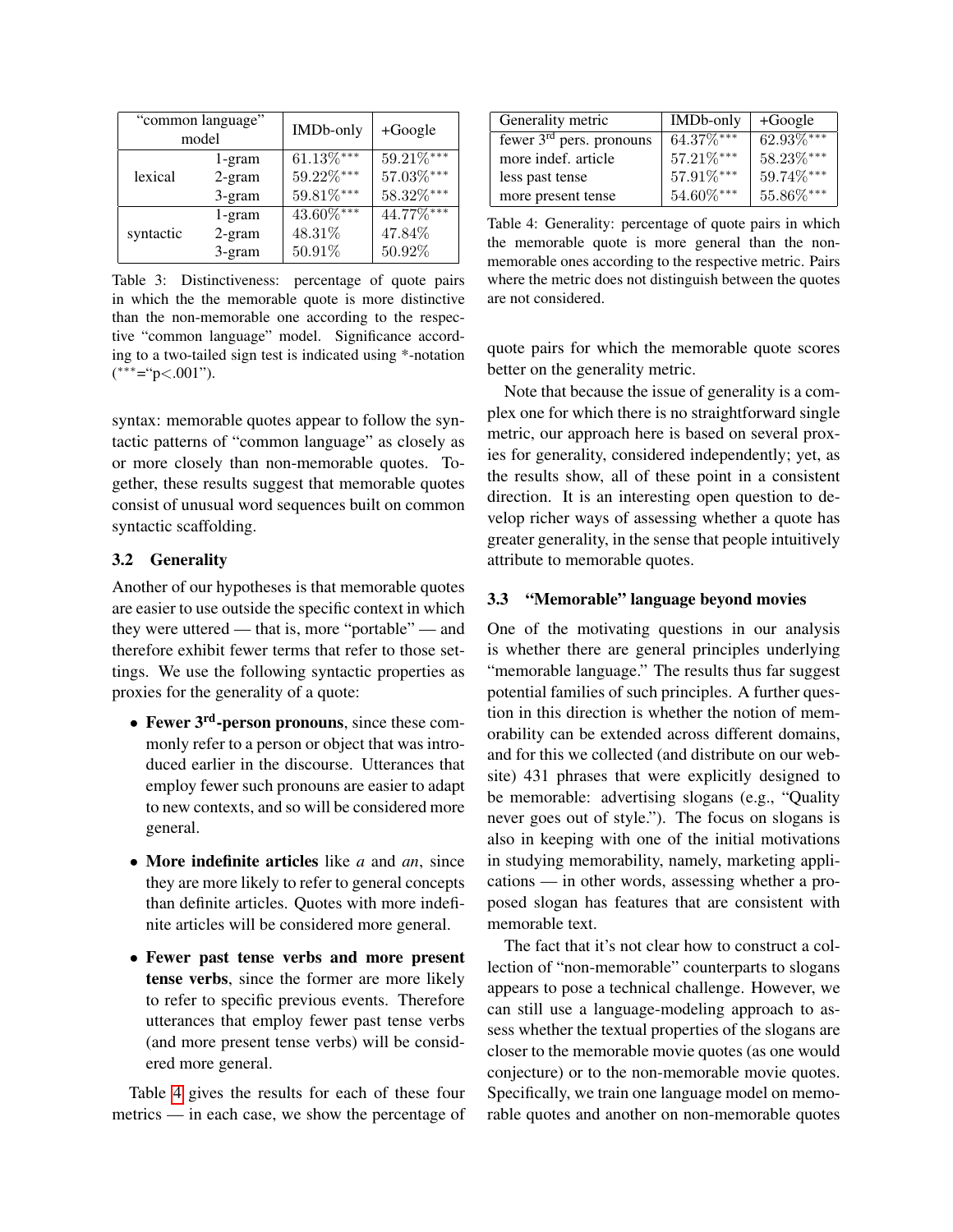| (Non)memorable<br>language models |           | Slogans         | Newswire        |
|-----------------------------------|-----------|-----------------|-----------------|
|                                   | 1-gram    | $56.15\%$ **    | 33.77%***       |
| lexical                           | $2$ -gram | 51.51%          | $25.15\%***$    |
|                                   | 3-gram    | 52.44%          | $28.89\%^{***}$ |
|                                   | $1$ -gram | 73.09%***       | $68.27\%***$    |
| syntactic                         | $2$ -gram | 64.04%***       | 50.21%          |
|                                   | 3-gram    | $62.88\%^{***}$ | $55.09\%^{***}$ |

<span id="page-6-0"></span>Table 5: Cross-domain concept of "memorable" language: percentage of slogans that have higher likelihood under the memorable language model than under the nonmemorable one (for each of the six language models considered). Rightmost column: for reference, the percentage of newswire sentences that have higher likelihood under the memorable language model than under the nonmemorable one.

| Generality metric                            | slogans | mem.   | n-mem.   |
|----------------------------------------------|---------|--------|----------|
| $\sqrt[3]{6}$ 3 <sup>rd</sup> pers. pronouns | 2.14\%  | 2.16\% | $3.41\%$ |
| % indefinite articles                        | 2.68%   | 2.63%  | 2.06%    |
| % past tense                                 | 14.60%  | 21.13% | 26.69%   |

<span id="page-6-1"></span>Table 6: Slogans are most general when compared to memorable and non-memorable quotes. (% of 3<sup>rd</sup> pers. pronouns and indefinite articles are relative to all tokens, %s of past tense are relative to all past and present verbs.)

and compare how likely each slogan is to be produced according to these two models. As shown in the middle column of Table [5,](#page-6-0) we find that slogans are better predicted both lexically and syntactically by the former model. This result thus offers evidence for a concept of "memorable language" that can be applied beyond a single domain.

We also note that the higher likelihood of slogans under a "memorable language" model is not simply occurring for the trivial reason that this model predicts all other large bodies of text better. In particular, the newswire section of the Brown corpus is predicted better at the lexical level by the language model trained on non-memorable quotes.

Finally, Table [6](#page-6-1) shows that slogans employ general language, in the sense that for each of our generality metrics, we see a slogans/memorablequotes/non-memorable quotes spectrum.

#### 3.4 Prediction task

We now show how the principles discussed above can provide features for a basic prediction task, corresponding to the task in our human pilot study: given a pair of quotes, identify the memorable one.

Our first formulation of the prediction task uses a standard bag-of-words model<sup>[10](#page-6-2)</sup>. If there were no information in the textual content of a quote to determine whether it were memorable, then an SVM employing bag-of-words features should perform no better than chance. Instead, though, it obtains 59.67% (10-fold cross-validation) accuracy, as shown in Table [7.](#page-7-2) We then develop models using features based on the measures formulated earlier in this section: generality measures (the four listed in Table [4\)](#page-5-1); distinctiveness measures (likelihood according to 1, 2, and 3-gram "common language" models at the lexical and part-of-speech level for each quote in the pair, their differences, and pairwise comparisons between them); and similarityto-slogans measures (likelihood according to 1, 2, and 3-gram slogan-language models at the lexical and part-of-speech level for each quote in the pair, their differences, and pairwise comparisons between them).

Even a relatively small number of distinctiveness features, on their own, improve significantly over the much larger bag-of-words model. When we include additional features based on generality and language-model features measuring similarity to slogans, the performance improves further (last line of Table [7\)](#page-7-2).

Thus, the main conclusion from these prediction tasks is that abstracting notions such as distinctiveness and generality can produce relatively streamlined models that outperform much heavier-weight bag-of-words models, and can suggest steps toward approaching the performance of human judges who — very much unlike our system — have the full cultural context in which movies occur at their disposal.

#### 3.5 Other characteristics

We also made some auxiliary observations that may be of interest. Specifically, we find differences in letter and sound distribution (e.g., memorable quotes — after curse-word removal — use significantly more "front sounds" (labials or front vowels such as represented by the letter *i*) and significantly fewer "back sounds" such as the one represented by  $u$ ),<sup>[11](#page-6-3)</sup>

<span id="page-6-3"></span><span id="page-6-2"></span><sup>&</sup>lt;sup>10</sup>We discarded terms appearing fewer than 10 times.

<sup>11</sup>These findings may relate to marketing research on *sound symbolism* [\[7,](#page-8-8) [19,](#page-8-9) [40\]](#page-9-12).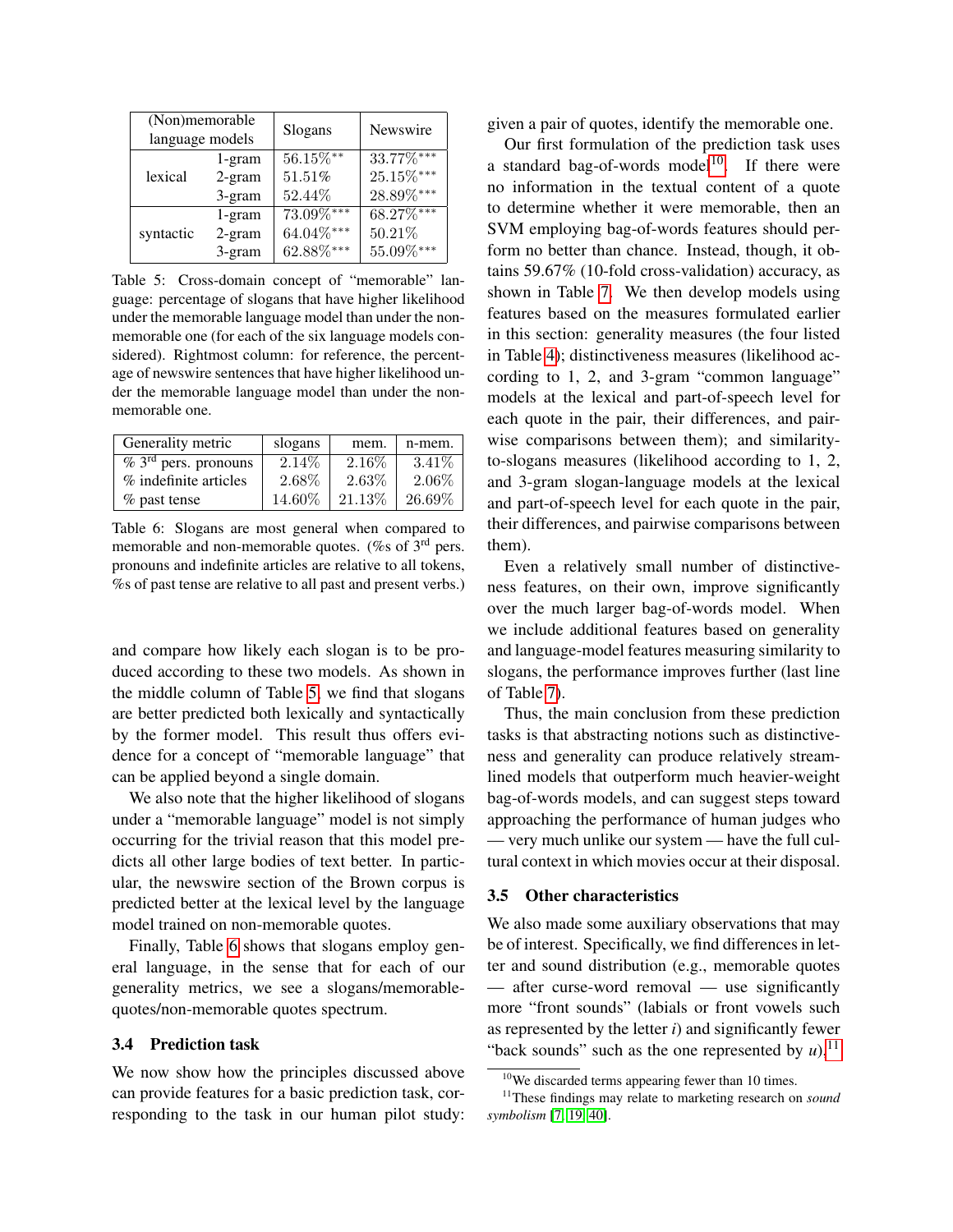| Feature set              | # feats | Accuracy               |
|--------------------------|---------|------------------------|
| bag of words             | 962     | 59.67%                 |
| distinctiveness          | 24      | $\overline{62.0}5\%$ * |
| generality               |         | 56.70%                 |
| slogan sim.              | 24      | 58.30%                 |
| all three types together | 52      | $64.27\%***$           |

<span id="page-7-2"></span>Table 7: Prediction: SVM 10-fold cross validation results using the respective feature sets. Random baseline accuracy is 50%. Accuracies statistically significantly greater than bag-of-words according to a two-tailed t-test are indicated with \*(p<.05) and \*\*(p<.01).

word complexity (e.g., memorable quotes use words with significantly more syllables) and phrase complexity (e.g., memorable quotes use fewer coordinating conjunctions). The latter two are in line with our distinctiveness hypothesis.

## <span id="page-7-0"></span>4 A long time ago, in a galaxy far, far away

How an item's linguistic form affects the reaction it generates has been studied in several contexts, including evaluations of product reviews [\[9\]](#page-8-10), political speeches [\[12\]](#page-8-11), on-line posts [\[13\]](#page-8-12), scientific papers [\[14\]](#page-8-13), and retweeting of Twitter posts [\[36\]](#page-9-10). We use a different set of features, abstracting the notions of distinctiveness and generality, in order to focus on these higher-level aspects of phrasing rather than on particular lower-level features.

Related to our interest in distinctiveness, work in advertising research has studied the effect of syntactic complexity on recognition and recall of slogans [\[5,](#page-8-14) [6,](#page-8-15) [24\]](#page-9-13). There may also be connections to Von Restorff's *isolation effect* Hunt [\[17\]](#page-8-16), which asserts that when all but one item in a list are similar in some way, memory for the different item is enhanced.

Related to our interest in generality, Knapp et al. [\[20\]](#page-8-17) surveyed subjects regarding memorable messages or pieces of advice they had received, finding that the ability to be applied to multiple concrete situations was an important factor.

Memorability, although distinct from "memorizability", relates to short- and long-term recall. Thorn and Page [\[34\]](#page-9-14) survey sub-lexical, lexical, and semantic attributes affecting short-term memorability of lexical items. Studies of verbatim recall have also considered the task of distinguishing an exact quote from close paraphrases [\[3\]](#page-8-18). Investigations of longterm recall have included studies of culturally significant passages of text [\[29\]](#page-9-15) and findings regarding the effect of rhetorical devices of alliterative [\[4\]](#page-8-19), "rhythmic, poetic, and thematic constraints" [\[18,](#page-8-20) [26\]](#page-9-16).

Finally, there are complex connections between humor and memory [\[32\]](#page-9-17), which may lead to interactions with computational humor recognition [\[25\]](#page-9-18).

# <span id="page-7-1"></span>5 I think this is the beginning of a beautiful friendship.

Motivated by the broad question of what kinds of information achieve widespread public awareness, we studied the the effect of phrasing on a quote's memorability. A challenge is that quotes differ not only in how they are worded, but also in who said them and under what circumstances; to deal with this difficulty, we constructed a controlled corpus of movie quotes in which lines deemed memorable are paired with non-memorable lines spoken by the same character at approximately the same point in the same movie. After controlling for context and situation, memorable quotes were still found to exhibit, *on average* (there will always be individual exceptions), significant differences from non-memorable quotes in several important respects, including measures capturing distinctiveness and generality. Our experiments with slogans show how the principles we identify can extend to a different domain.

Future work may lead to applications in marketing, advertising and education [\[4\]](#page-8-19). Moreover, the subtle nature of memorability, and its connection to research in psychology, suggests a range of further research directions. We believe that the framework developed here can serve as the basis for further computational studies of the process by which information takes hold in the public consciousness, and the role that language effects play in this process.

My mother thanks you. My father thanks you. My sister thanks you. And I thank you: Rebecca Hwa, Evie Kleinberg, Diana Minculescu, Alex Niculescu-Mizil, Jennifer Smith, Benjamin Zimmer, and the anonymous reviewers for helpful discussions and comments; our annotators Steven An, Lars Backstrom, Eric Baumer, Jeff Chadwick, Evie Kleinberg, and Myle Ott; and the makers of Cepacol, Robitussin, and Sudafed, whose products got us through the submission deadline. This paper is based upon work supported in part by NSF grants IIS-0910664, IIS-1016099, Google, and Yahoo!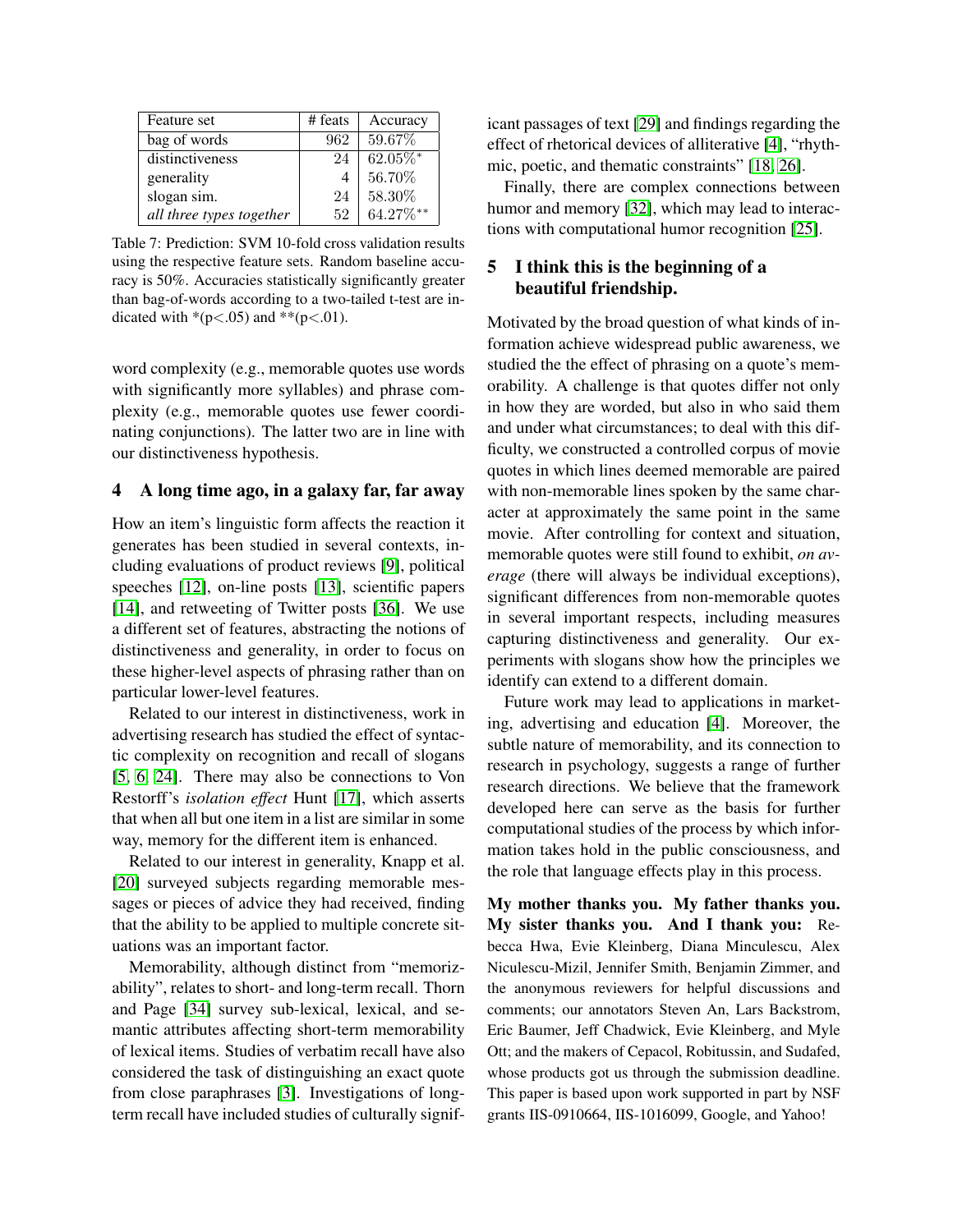## References

- <span id="page-8-0"></span>[1] Eytan Adar, Li Zhang, Lada A. Adamic, and Rajan M. Lukose. Implicit structure and the dynamics of blogspace. In *Workshop on the Weblogging Ecosystem*, 2004.
- <span id="page-8-2"></span>[2] Lars Backstrom, Dan Huttenlocher, Jon Kleinberg, and Xiangyang Lan. Group formation in large social networks: Membership, growth, and evolution. In *Proceedings of KDD*, 2006.
- <span id="page-8-18"></span>[3] Elizabeth Bates, Walter Kintsch, Charles R. Fletcher, and Vittoria Giuliani. The role of pronominalization and ellipsis in texts: Some memory experiments. *Journal of Experimental Psychology: Human Learning and Memory*, 6 (6):676–691, 1980.
- <span id="page-8-19"></span>[4] Frank Boers and Seth Lindstromberg. Finding ways to make phrase-learning feasible: The mnemonic effect of alliteration. *System*, 33(2): 225–238, 2005.
- <span id="page-8-14"></span>[5] Samuel D. Bradley and Robert Meeds. Surface-structure transformations and advertising slogans: The case for moderate syntactic complexity. *Psychology and Marketing*, 19: 595–619, 2002.
- <span id="page-8-15"></span>[6] Robert Chamblee, Robert Gilmore, Gloria Thomas, and Gary Soldow. When copy complexity can help ad readership. *Journal of Advertising Research*, 33(3):23–23, 1993.
- <span id="page-8-8"></span>[7] John Colapinto. Famous names. *The New Yorker*, pages 38–43, 2011.
- <span id="page-8-7"></span>[8] Cristian Danescu-Niculescu-Mizil and Lillian Lee. Chameleons in imagined conversations: A new approach to understanding coordination of linguistic style in dialogs. In *Proceedings of the Workshop on Cognitive Modeling and Computational Linguistics*, 2011.
- <span id="page-8-10"></span>[9] Cristian Danescu-Niculescu-Mizil, Gueorgi Kossinets, Jon Kleinberg, and Lillian Lee. How opinions are received by online communities: A case study on Amazon.com helpfulness votes. In *Proceedings of WWW*, pages 141–150, 2009.
- <span id="page-8-5"></span>[10] Stuart Fischoff, Esmeralda Cardenas, Angela Hernandez, Korey Wyatt, Jared Young, and

Rachel Gordon. Popular movie quotes: Reflections of a people and a culture. In *Annual Convention of the American Psychological Association*, 2000.

- <span id="page-8-1"></span>[11] Daniel Gruhl, R. Guha, David Liben-Nowell, and Andrew Tomkins. Information diffusion through blogspace. *Proceedings of WWW*, pages 491–501, 2004.
- <span id="page-8-11"></span>[12] Marco Guerini, Carlo Strapparava, and Oliviero Stock. Trusting politicians' words (for persuasive NLP). In *Proceedings of CICLing*, pages 263–274, 2008.
- <span id="page-8-12"></span>[13] Marco Guerini, Carlo Strapparava, and Gözde  $\ddot{O}$ zbal. Exploring text virality in social networks. In *Proceedings of ICWSM (poster)*, 2011.
- <span id="page-8-13"></span>[14] Marco Guerini, Alberto Pepe, and Bruno Lepri. Do linguistic style and readability of scientific abstracts affect their virality? In *Proceedings of ICWSM*, 2012.
- <span id="page-8-3"></span>[15] Richard Jackson Harris, Abigail J. Werth, Kyle E. Bures, and Chelsea M. Bartel. Social movie quoting: What, why, and how? *Ciencias Psicologicas*, 2(1):35–45, 2008.
- <span id="page-8-4"></span>[16] Chip Heath, Chris Bell, and Emily Steinberg. Emotional selection in memes: The case of urban legends. *Journal of Personality*, 81(6): 1028–1041, 2001.
- <span id="page-8-16"></span>[17] R. Reed Hunt. The subtlety of distinctiveness: What von Restorff really did. *Psychonomic Bulletin & Review*, 2(1):105–112, 1995.
- <span id="page-8-20"></span>[18] Ira E. Hyman Jr. and David C. Rubin. Memorabeatlia: A naturalistic study of long-term memory. *Memory & Cognition*, 18(2):205– 214, 1990.
- <span id="page-8-9"></span>[19] Richard R. Klink. Creating brand names with meaning: The use of sound symbolism. *Marketing Letters*, 11(1):5–20, 2000.
- <span id="page-8-17"></span>[20] Mark L. Knapp, Cynthia Stohl, and Kathleen K. Reardon. "Memorable" messages. *Journal of Communication*, 31(4):27– 41, 1981.
- <span id="page-8-6"></span>[21] Henry Kučera and W. Nelson Francis. *Computational analysis of present-day American English*. Dartmouth Publishing Group, 1967.